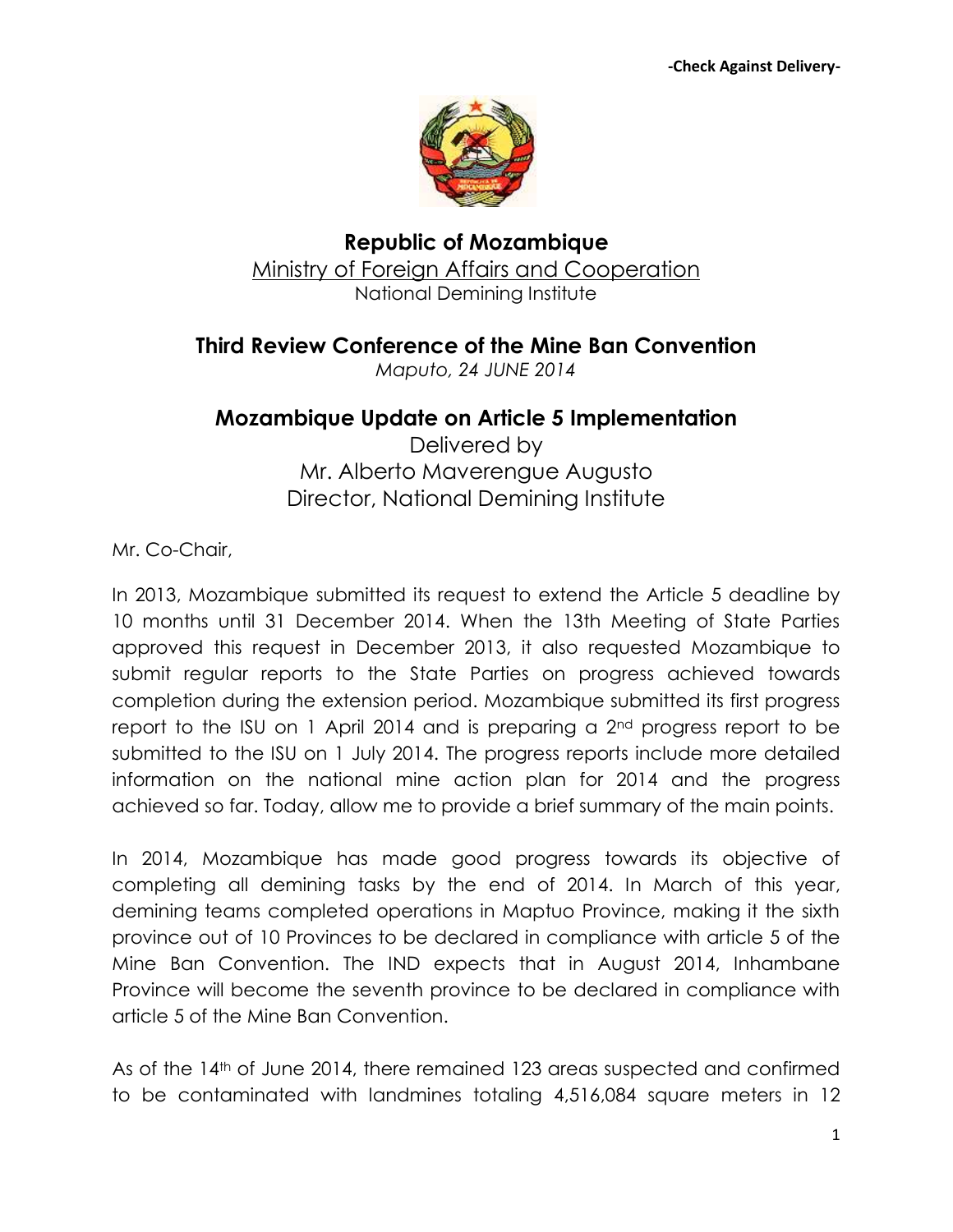Districts and 4 provinces to be cleared and released before Mozambique's extended Article 5 deadline of 31 December 2014. In June 2014, the IND assessed the remaining situation with input from the humanitarian demining operators in Mozambique. The assessment concluded that the demining capacity currently deployed in the country is still capable of completing the clearance and release of all known mined areas by the end of the extension period on 31 December 2014, provided that safe and secure environment allows the demining teams to access all known suspected areas. During the first half of the year, some demining tasks in the Province of Sofala remained inaccessible due to insecurity in the local area. IND is conducting regular evaluations of the situation with the local authorities and humanitarian operators and will deploy demining teams to these areas as soon as the security situation allows.

The 2014 annual work plans of the National Demining Institute and all operators in Mozambique aim to complete the clearance and release of all known mined areas in the remaining 4 Provinces by the end of 2014. However, the full implementation of the annual work plans will depend on sufficient resources being allocated in timely manner and access to all areas suspected or confirmed to contain landmines.

In closing, the Government of Mozambique reaffirms its commitment to destroy all Anti-Personnel Mines in the country as a pre-condition to social and economic development and in accordance with its obligations under article 5 of the Anti-Personnel Mine Ban Convention.

Thank you.

Maputo, 24 June 2014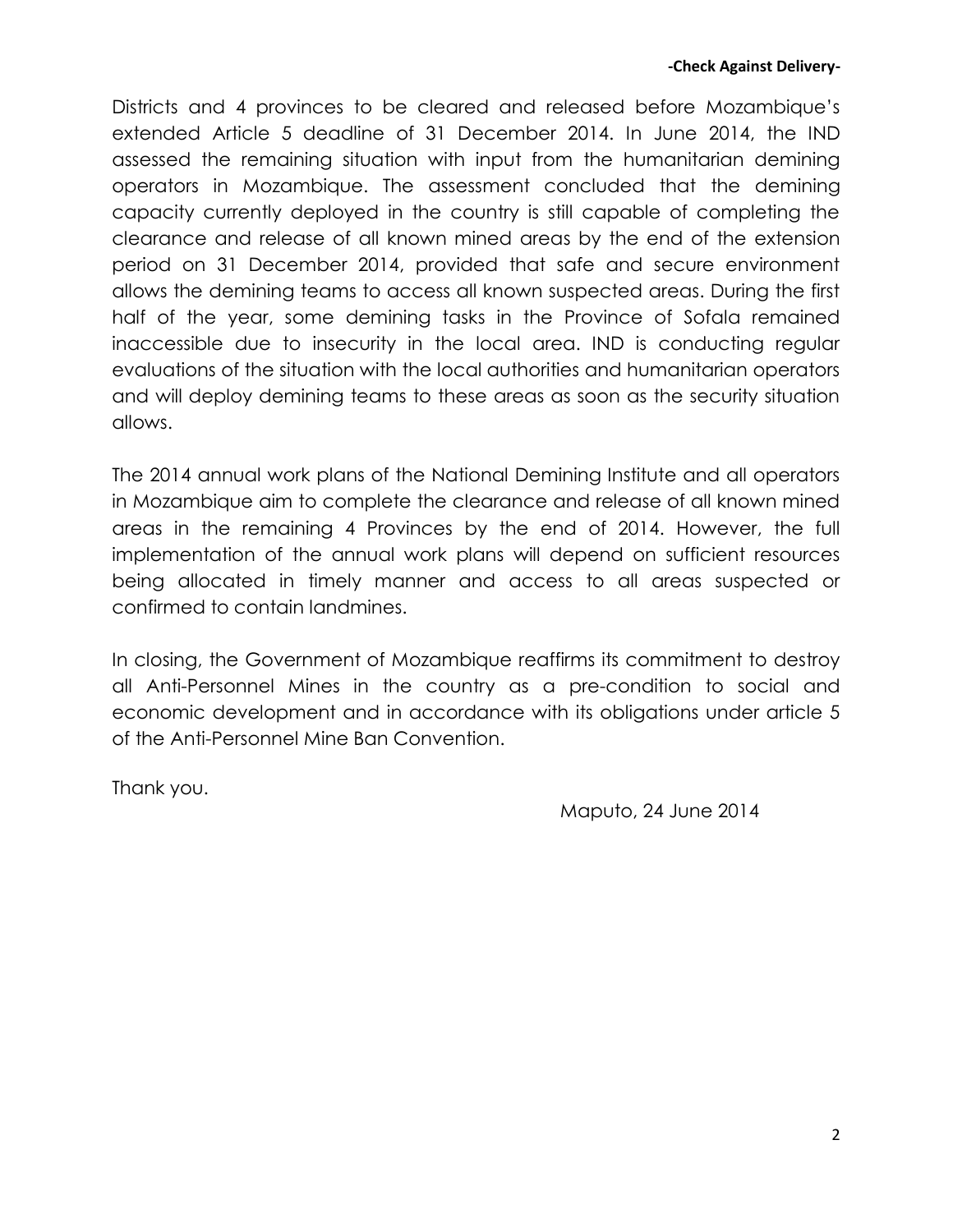| 3rd REVIEW CONFERENCE TO THE<br><b>ANTI-PERSONNEL MINE BAN CONVENTION</b><br>Maputo, 24 June 2014 |  |
|---------------------------------------------------------------------------------------------------|--|
| <b>Mozambique Update on Article 5</b><br>Implementation                                           |  |
|                                                                                                   |  |

Maputo, 24 June 2014 1



| <b>2013 Demining Results</b> |                                |           |              |                  |                      |           |  |
|------------------------------|--------------------------------|-----------|--------------|------------------|----------------------|-----------|--|
| <b>PROVINCES</b>             | 2008<br><b>BASELINE SURVEY</b> |           |              | <b>NEW AREAS</b> | <b>TOTAL RESULTS</b> |           |  |
|                              | <b>Tasks</b>                   | Area (m2) | <b>Tasks</b> | Area (m2)        | <b>Tasks</b>         | Area (m2) |  |
| Maputo                       | $\mathbf{1}$                   | 6,883     | 137          | 965,200          | 138                  | 972,083   |  |
| Inhambane                    | 34                             | 867,895   | 30           | 704,086          | 64                   | 1,571,981 |  |
| Sofala                       | 9                              | 472,390   | 159          | 3,150,384        | 168                  | 3,622,774 |  |
| Manica                       | $\overline{z}$                 | 380,166   | 177          | 1,632,551        | 184                  | 2,012,717 |  |
| Tete                         | ٠                              | ٠         | 38           | 1,149,991        | 38                   | 1,149,991 |  |
| <b>TOTAL</b>                 | 51                             | 1,727,334 | 541          | 7,602,212        | 592                  | 9,329,546 |  |

|                      | <b>GE PRESIDENT</b>                      |              |           |                                                                                                                        |                                                    |              |          |                      | Nacional de Desmina |                        |           |
|----------------------|------------------------------------------|--------------|-----------|------------------------------------------------------------------------------------------------------------------------|----------------------------------------------------|--------------|----------|----------------------|---------------------|------------------------|-----------|
|                      | Demining Results                         |              |           |                                                                                                                        | <b>Remaining Landmine Situation - 14 June 2014</b> |              |          |                      |                     |                        |           |
|                      | <b>NEW AREAS</b><br><b>TOTAL RESULTS</b> |              |           |                                                                                                                        |                                                    |              |          | <b>NEW AREAS</b>     |                     | <b>TOTAL REMAINING</b> |           |
|                      |                                          |              |           | <b>PROVINCE</b>                                                                                                        | <b>DISTRICTS</b>                                   | <b>Tasks</b> | Area(m2) | <b>Tasks</b>         | Area (m2)           | <b>Tasks</b>           | Area(m2)  |
| <b>Tasks</b>         | Area (m2)                                | <b>Tasks</b> | Area (m2) | Inhambane                                                                                                              | $\mathbf{1}$                                       | ٠            |          | 8                    | 104.120             | 8                      | 104,120   |
| 137                  | 965,200                                  | 138          | 972,083   | Sofala                                                                                                                 | 6                                                  | 24           | 82,574   | 69                   | 3,022,188           | 93                     | 3,104,762 |
|                      |                                          |              |           | Manica                                                                                                                 | $\overline{\mathbf{3}}$                            | $\mathbf{1}$ | 820      | 17                   | 1.019.498           | 18                     | 1,020,318 |
| 30                   | 704.086                                  | 64           | 1,571,981 | Tete                                                                                                                   | $\overline{\mathbf{2}}$                            | ٠            | ٠        | 4                    | 286,884             | 4                      | 286,884   |
| 159                  | 3,150,384                                | 168          | 3,622,774 | <b>TOTAL</b>                                                                                                           | 12                                                 | 25           | 83.394   | 98                   | 4,432,690           | 123                    | 4.516.084 |
| 177                  | 1,632,551                                | 184          | 2,012,717 |                                                                                                                        |                                                    |              |          |                      |                     |                        |           |
| 38                   | 1,149,991                                | 38           | 1,149,991 | Remaining Districts with known Hazard Areas: 12 out of 128<br>Remaining Provinces with known Hazard Areas: 4 out of 10 |                                                    |              |          |                      |                     |                        |           |
| 541                  | 7,602,212                                | 592          | 9,329,546 | ٠                                                                                                                      |                                                    |              |          |                      |                     |                        |           |
| Maputo, 24 June 2014 |                                          |              | 3         |                                                                                                                        |                                                    |              |          | Maputo, 24 June 2014 |                     |                        | 4         |